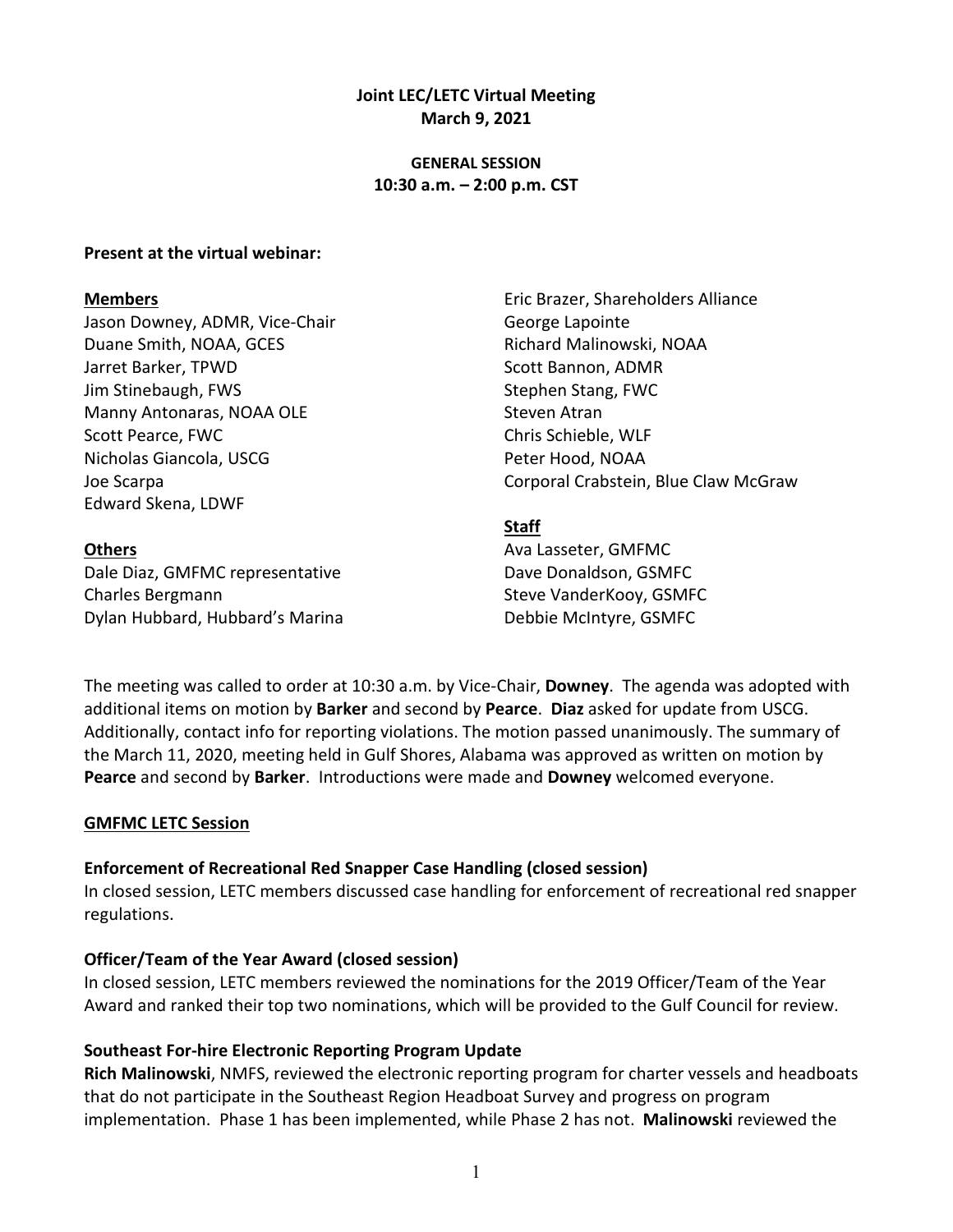online portal for law enforcement officers to monitor vessel notifications and activity and confirmed that officers would be receiving email notifications, similar to those for the commercial individual fishing quota (IFQ) programs. He noted that law enforcement's role is seen largely as compliance assistance. **Antonaras** noted that compliance remains mandatory during the initial 6-8 months, but that they will be focused on ironing out issues and conducting outreach during that time. This process of implementation is designed to be similar to the initial stages of implementation of the commercial IFQ programs.

## **Cobia Management (Amendment 32)**

**Lasseter** reviewed the actions under development by the Gulf Council for modifications of management for cobia. Actions are being considered which could modify the possession limit, establish a trip/vessel limit, and modify the minimum size limit. **Lasseter** will provide updates to the LETC as the document develops.

# **Lane Snapper and Changes to Accountability Measures**

The Gulf Council took final action on a document that will change the trigger for an in-season fishing closure to any year in which the annual catch limit is expected to be caught. **Lasseter** reviewed the action with the group and asked if LETC members are receiving timely notice of in-season closures and whether modifications to accountability measures in general should be included in the pre and post-Council email updates. **Smith** noted that as a general enforcement issue, it is preferable to have fixed season closures as opposed to in-season closures. As they often occur with little notice, in-season closures require timely communication to law enforcement officers, who then must educate the public.

## **Illegal Charters Discussion**

**Pearce** and **Scarpa** summarized recent activities to address the issue of illegal charters (i.e., nonfederally permitted vessels taking paying passengers fishing in federal waters). This includes a meeting among state and federal law enforcement offices and for-hire operators in St. Petersburg. Pearce and Scarpa noted that law enforcement intends to have biannual meetings to share

## **Other Business**

# **Implementation of the Mask Mandate in the Maritime Transportation System**

**Giancola** shared the USCG's interpretation of the recent mask mandate, stating that the mask mandate applies to commercial and charter vessels and that the USCG is following the CDC guidelines. **Giancola** will arrange to have a legal office representative from District Eight speak to the Gulf Council at its April 2021 meeting to clarify how the USCG will enforce the mask mandate. NOAA OLE was also requested to provide further clarification to the Gulf Council at its April 2021 meeting.

## **Fish Rules App**

LETC members have noted that it would be helpful to include the state-specific contact information for reporting violations. **VanderKooy** will provide a list of contact numbers from the last Officers' Pocket Guide published by the GSMFC for LETC members to review for accuracy. **Lasseter** will provide the list to Gulf Council staff to be incorporated into the Fish Rules App.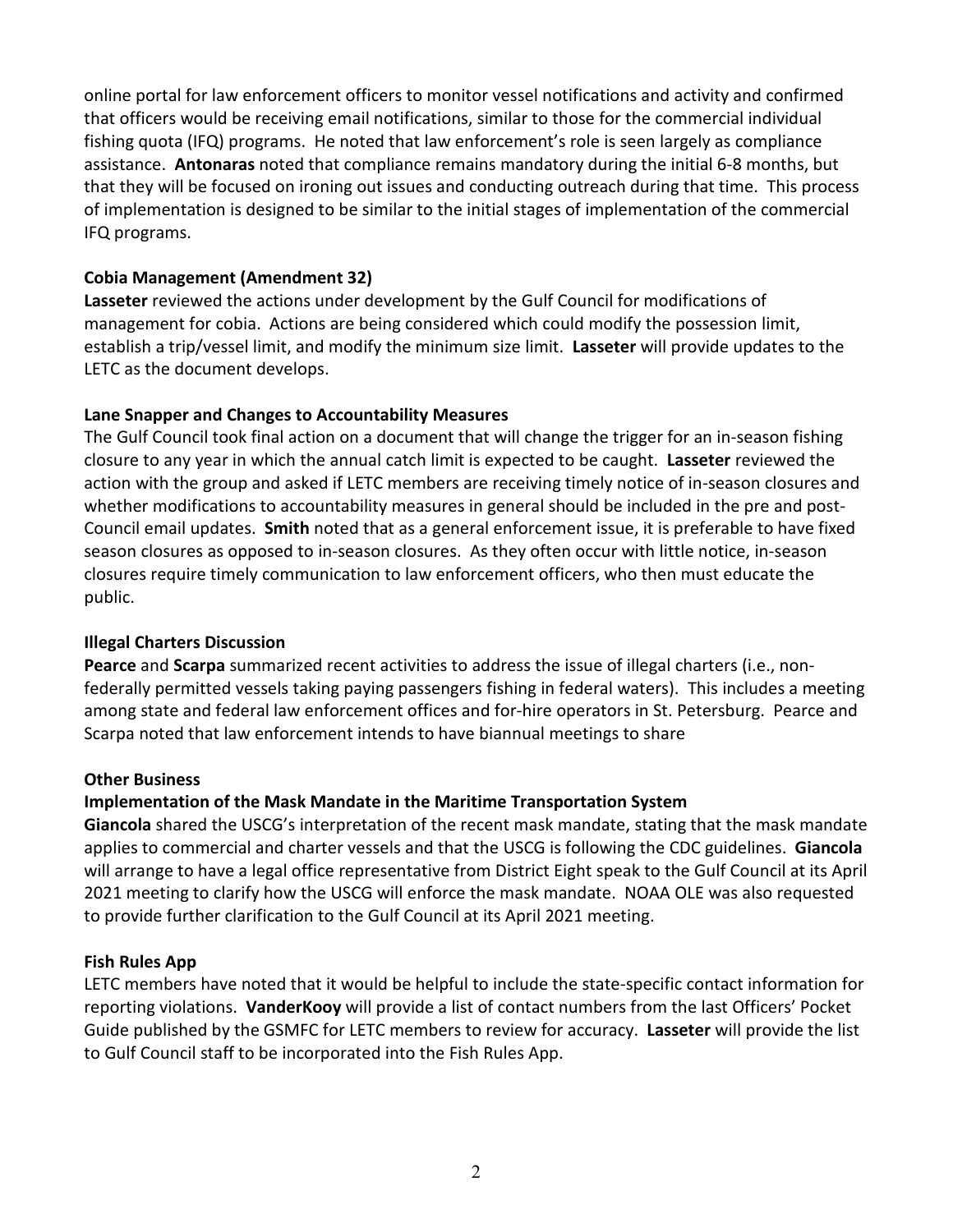### **GSMFC LEC Session**

### **Approval of 2021 Strategic Plan**

After discussion, the plan was approved on motion by **Pearce** and second by **Skena**.

#### **Approval of 2021-2022 Operations Plan**

After discussion, the plan was approved on motion by **Pearce** and second by **Skena**.

#### **IJF Program Activity**

**VanderKooy** reported that, due to the pandemic, progress on the Red Drum Profile has been very slow. He plans to initiate a reboot of this task force in the near future.

The pandemic has also impeded the progress of forming the new Mangrove Snapper Task Force. Establishment of this group will take place later this year.

**VanderKooy** stated that the *License and Fees* publication was completed and copies mailed out last September to the LEC, state directors, commissioners, and proxies. It had been discussed at last March's meeting that, because the states are not always providing regulations books in a published form any longer, a format similar to the discontinued *Officers' Pocket Guide* would be a cleaner, simpler way to update the rules and regs each year instead of the current format of the *Law Summary* (Red Book). At the top of each page, there will be a disclaimer stating that this information is current as of a given date and that changes may occur in each state at any time. For definitive enforcement regulations in your area, contact state or federal agencies directly. The entire effort is for archiving so a simpler format would potentially be better anyway. Both publications are mainly used for historical reference and serve as a way of comparing license and fees statistics and tracking regulatory changes over time. **McIntyre** will forward the new template soon requesting that information. **VanderKooy** explained that this document should include each state or agency's information that applies to the majority of the year 2020. **McIntyre** will also send a simple template for the state reps/agencies to use for their LEC reports in the future. Like all GSMFC publications, these are available on the GSMFC website.

### **State-Federal Report Highlights**

Written reports were provided by the individual states/agencies in advance and highlights were discussed.

Florida – **Pearce** provided a written report.

Alabama – **Downey** noted that the Department was attempting to fill some positions, they transferred one officer in and hired four new but then lost a couple which put them back down in enforcement staff again. They will do more hiring soon.

Louisiana – **Skena** noted that the department spent fewer hours this past year on JEA enforcement due to so much time being spent on hurricane and disaster preparedness.

USCG – **Giancola** provided a few updates as IUU continues to be the lead issue the USCG is dealing with. Lanchas take up a lot of patrol and interception time off south Texas. So far, they have